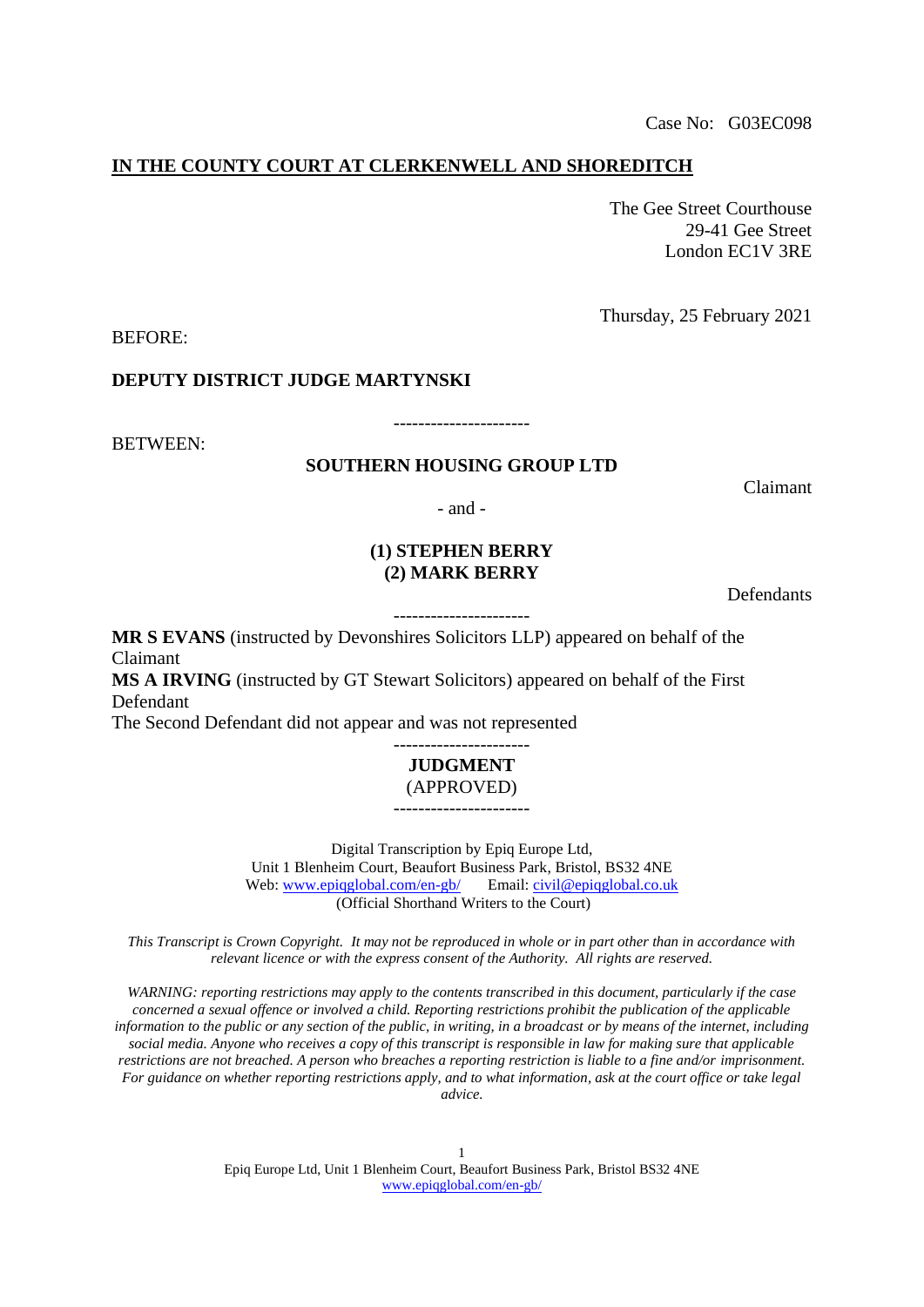- 1. THE DEPUTY DISTRICT JUDGE: This is the case where the first defendant, Mr Stephen Berry, is tenant of the claimant, Southern Housing Group Ltd. He is an assured tenant of a property in north London. The second defendant, Mr Mark Berry, is the first defendant's son, and I understand that he visits him regularly. The first defendant has been a tenant in the property in question for over 20 years.
- 2. On 23 December 2020 an application was made for an injunction on a without-notice basis. That application was against both the first and second defendants. The application was supported by a witness statement of a housing officer, Mr Galatley(?). That housing officer in his witness statement set out details of various nuisances alleged against the defendants, and those nuisances came from essentially two neighbours of Mr Berry, one being a Mr Kulumanu(?) and one being a Mr Denning(?). In that witness statement there was reference to another, unidentified neighbour having made a complaint, but essentially we are dealing here with the allegations made by Mr Kulumanu and Mr Denning.
- 3. Those allegations were set out in detail in the housing officer's statement and listed a disturbing number and type of allegations of harassment and other such behaviour from the defendants dating from September 2019. The witness statement was supported by various exhibits, including complaints made by the two complainants, and the witness statement also dealt with (and it dealt with it in some detail) the issue about the first defendant's complaints about Mr Denning's dogs. It seems that the first defendant has or had an issue with the dogs kept by Mr Denning and the mess created by them that he claims was not cleared up by Mr Denning. The focus of this in the witness statement from the housing officer is in fact to turn that slightly on its head and to say that the claimant itself was somewhat harassed by the number of complaints received from the first defendant in relation to this issue. It then went on to state that appropriate action, some sort of plan, had been agreed with Mr Denning and that that had resolved the issue.
- 4. On the basis, then, of that the application was heard by DJ Naidoo on 5 January 2021. From the accounts that I have, although I do not have a transcript of that hearing, it was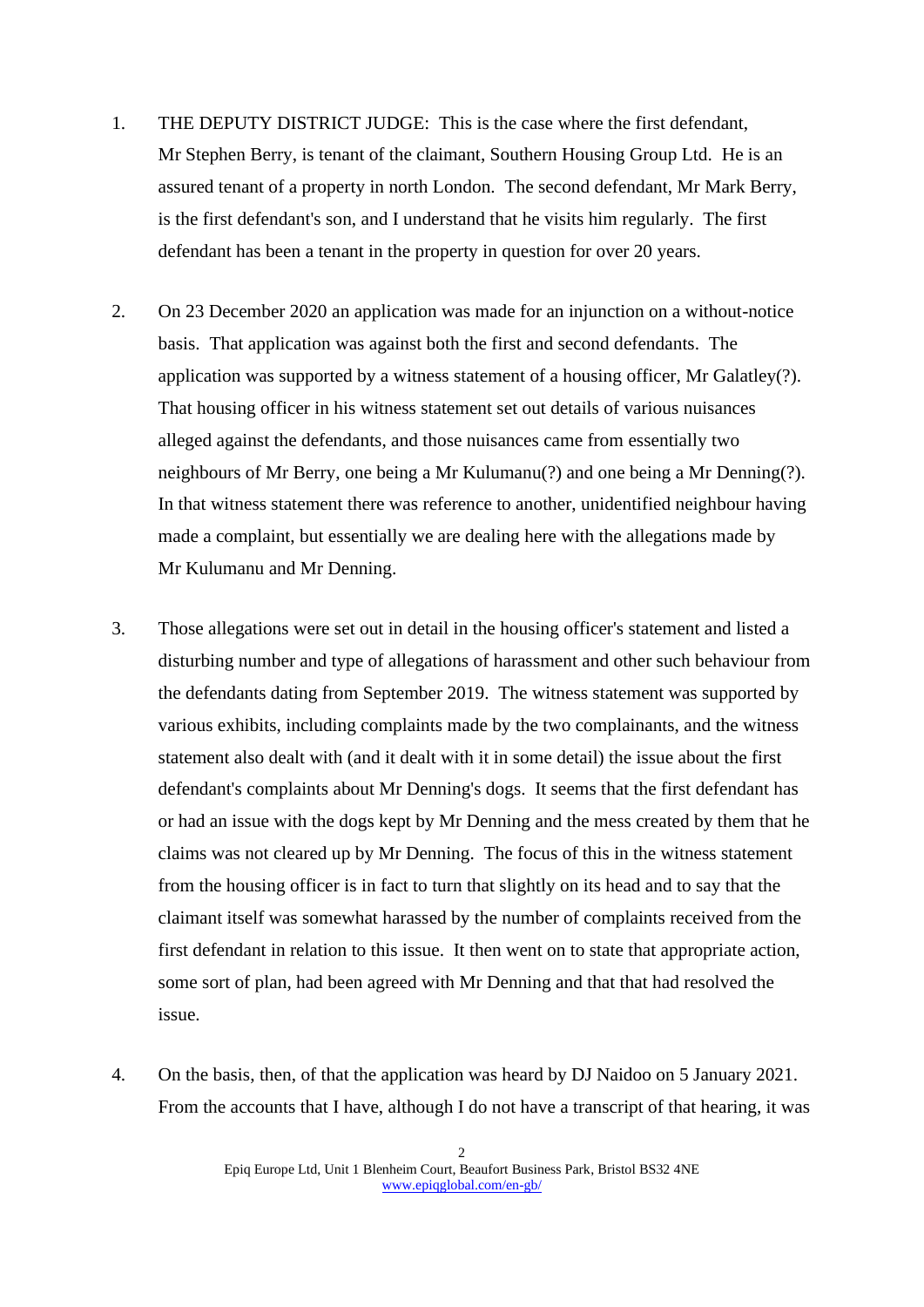a fairly brief hearing, such hearings of without-notice injunctions being listed in amongst a number of other things that a judge has to deal with on that day, it seems that the judge indicated that she had read the papers, and it also appears that no further substantive submissions were made by the claimant in respect of the application for the injunctions. I should pause here and say that in these applications the reality is, as I say, that the application goes in, squeezed in amongst a number of other pre-listed matters that the judge has to deal with and that the judge in these circumstances is very much reliant on a very fast reading of the application and the evidence in support of it. Anyway, the result of that hearing is that the judge made the injunctions in the same terms as they were applied for but in any event those injunctions were in very wide terms. When I say "wide terms" I think the injunctions also so far as the first defendant is concerned were aimed at preventing him from making further comments in respect of the issue of the dog mess and a power of arrest attached to that.

5. We move on from there and fast-forward to today and what I know today but, more importantly, what the claimant knew prior to making the application issued on 23 December. The claimant knew various things. The claimant knew that the first defendant had a history of mental-health issues, and it knew that because we have a medical report. It is dated 3 August 2020. I shall quote from it briefly. It states that Mr Berry presents with a long history of illness and has been given a diagnosis of major depressive disorder. For my purposes the significant part of that report says this:

> "Following a period of clinical improvement there have been significant concerns surrounding a determination in Mr Berry's mental state over previous months. It is clear that this deterioration is directly linked to ongoing altercations with his immediate neighbours, which have left to Mr Berry struggling with a persistent sense of threat."

6. It concludes, "I would be grateful if you would take the above information into account in looking not Mr Berry's case". It seems that following on from that when considering making the application for the injunctions the housing association undertook a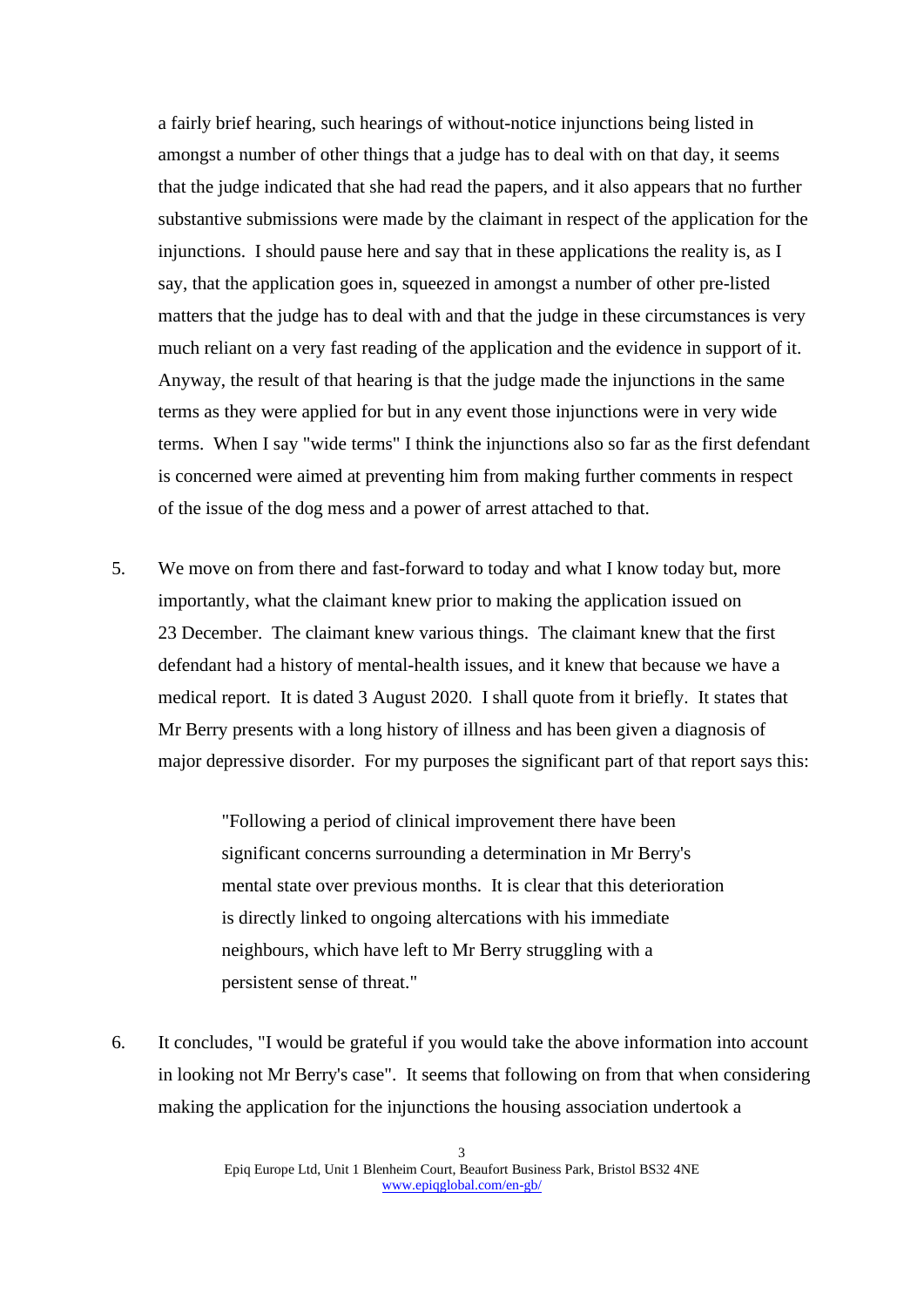proportionality and public-sector equality duty assessment, in which it is clearly considering the allegations that have been made by the first defendant's neighbours and the information that it had regarding the first defendant's mental health. The question to be answered in this assessment is: is the behaviour related to the tenant's protected characteristics? The answer that the claimant gives to that in assessing the situation is no; the claimant does not have any information to indicate that the depression is related to the antisocial behaviour.

- 7. That is the first thing hat the claimant knew. The second thing that the claimant knew was that the first defendant had been making allegations regarding his accusers Mr Kulumanu and Mr Denning. His allegations were serious, possibly as serious as the allegations being made against him. The allegations concerned nuisance and in respect of Mr Kulumanu threats to kill. The claimant knew that these complaints had been passed to the police and knew that the police were investigating these complaints. It turns out that the claimant had gone some considerable distance in trying to meet with the police to discuss these allegations and the police's investigation. For whatever reason that did not produce any hard information (police officers were not available; police officers did not get back to them), but I have seen a later witness statement that sets out the efforts that they made, which seem to be not inconsiderable.
- 8. That is what the claimant knew at the time when making the application. What I have now is some documents, in the form of emails, that come from the police that suggest (and I am very careful on this) that Mr Kulumanu and Mr Denning have both been charged with offences in relation to the first defendant. Once you drill down into that information the information is that the police have decided to charge them. I do not have any formal evidence that they have been charged, but I have heard in other ways that it is suggested they have been charged and they have gone to court. Mr Kulumanu in particular has been charged with an offence of threatening to kill the first defendant, although I make it clear that so far as the hard evidence is concerned that is only of the police's intention to charge. We also know for a fact as we sit here today that the first defendant has been charged in relation to offences of the kind of harassment of his neighbours and that that case is pending in the criminal courts. I also now know that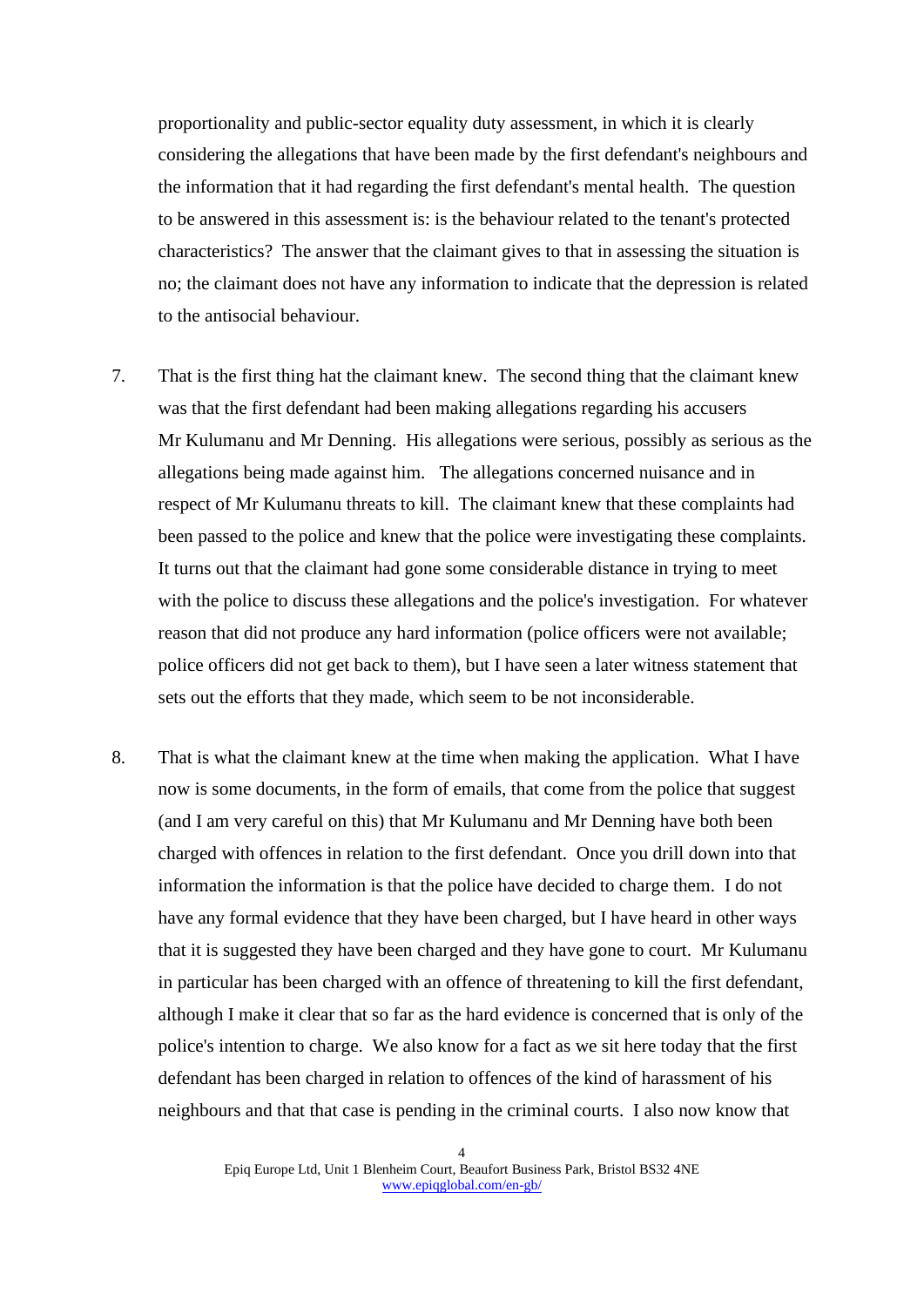there has been some further enforcement against Mr Denning in respect of a continuing problem with his dog's mess. Some form of formal notice has now been served on him by another agency. They, I stress, are the things that we know and the things that we think might be likely from the things that we know now.

- 9. Back to 5 January, the district judge made the order largely if not completely in terms sought by the claimant. The matter then returned to court on 14 January, and at that stage the issue of material non-disclosure at the hearing of the 5 January is raised by the first defendant. Exactly what happened at the hearing on 14 January is the subject of some dispute between the parties; no one has a transcript of that hearing, and so I cannot form any definite view as to what happened there. Suffice to say, although it does not affect the way I have decided his application, that the first defendant maintains that at that hearing the claimant's position was that it was not aware of the first defendant's mental health when it made the application and that that was a false statement. That is contested by the claimant, and, as I say, my decision today does not turn on any of that.
- 10. On 14 January the terms of the injunction so far as they concern the first defendant were amended slightly, and this hearing was set so that I could consider whether or not the original injunction order than as modified should be set aside as a result of material non-disclosure from the claimant. At this point I should make it clear that this application to discharge the injunction comes only from the first defendant; the second defendant has not taken any part in that application, and so my comments are directed in respect of the injunction against the first defendant only.
- 11. So, we go back to the question of the frankness of the application when it was first issued and then presented to the court in early January. There is no question between the parties that there is a duty on the part of a claimant in seeking a without-notice injunction that there should be full and frank disclosure. I have been referred to authorities, but I am going to limit my comments to the case of *Tugushev v Orlov*  [2019] EWHC 2031, decided on 26 July 2019, because that case sets out a very useful summary of the principles and considerations to be applied in a case of this kind.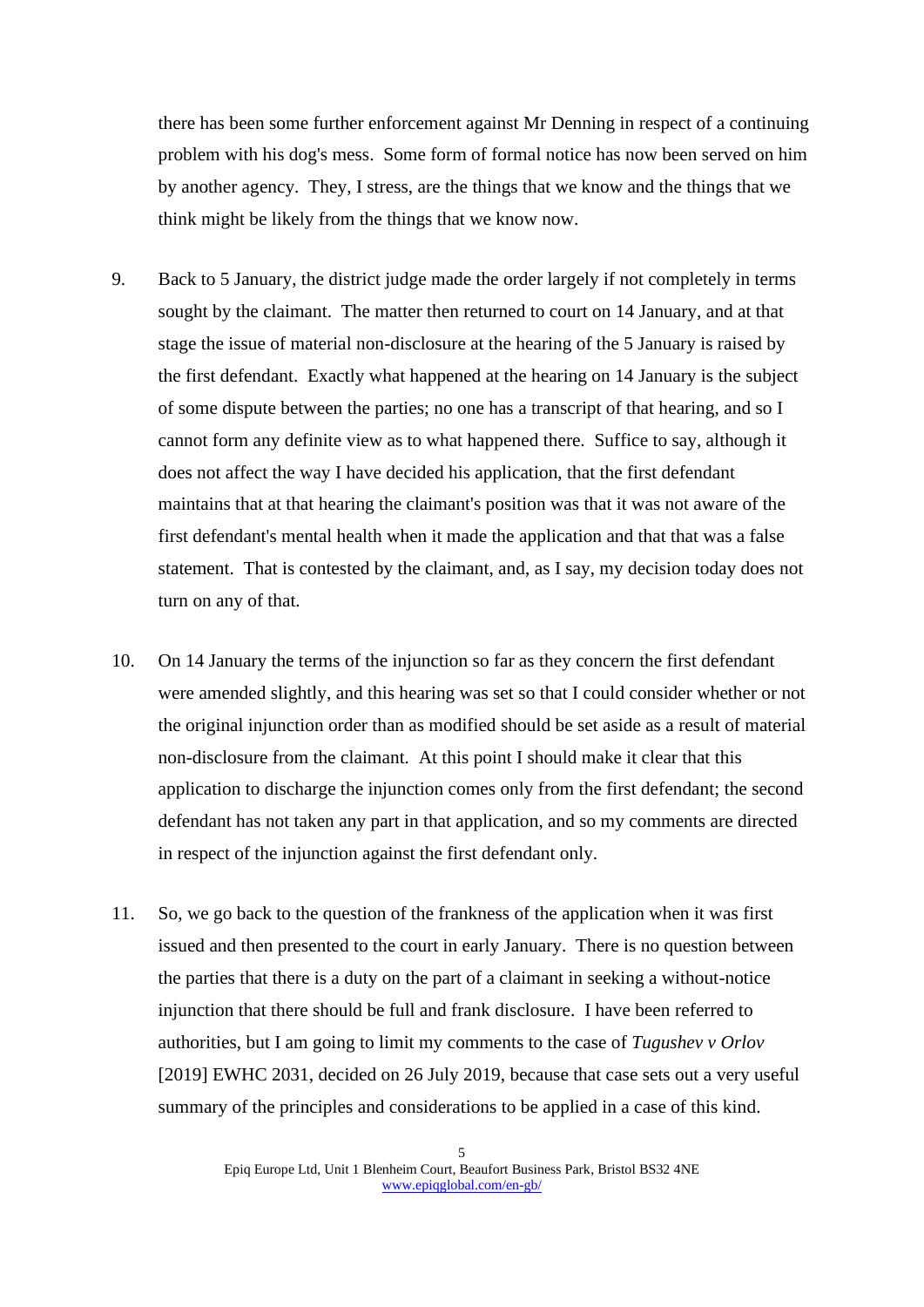*Tugushev* is a case of a very different kind to this. It was something to do with a freezing order and essentially commercial in nature, but nonetheless the comments are wide-ranging and applicable to the situation that we have. I go through the various points raised in that judgment starting at paragraph 7, because there very usefully is set out the various things that one must bear in mind and that are relevant, briefly before I focus in on what I consider to be the most germane in this case.

- 12. (i) The duty of an applicant for a without-notice injunction is to make full and accurate disclosure of all material facts. (ii) The court must be able to rely on the party who appears alone to present the argument in a way not just designed to promote its own interests but in a fair and even-handed manner, drawing attention to evidence and arguments that it can reasonably anticipate the absent party would wish to make. (iii) Full disclosure must be linked with fair presentation. The judge must have confidence in the thoroughness and objectivity of the applicant's case. (iv) An applicant must make proper enquiries before making the application. He must investigate the cause of action asserted and the facts relied on before identifying and addressing any likely defences. (v) Material facts are those which it is material for the judge to know in dealing with the application as made. The duty requires an applicant to make the court aware of the issues likely to arise et cetera.
- 13. Sub-paragraph (vi) I shall deal with in its entirety:

"Where facts are material in the broad sense, there will be degrees of relevance and a due sense of proportion must be kept. Sensible limits have to be drawn, particularly in more complex and heavy commercial cases where the opportunity to raise arguments about non-disclosure will be all the greater. The question is not whether the evidence in support could have been improved (or one to be approached with the benefit of hindsight). The primary question is whether in all the circumstances its effect was such as to mislead the court in any material respect."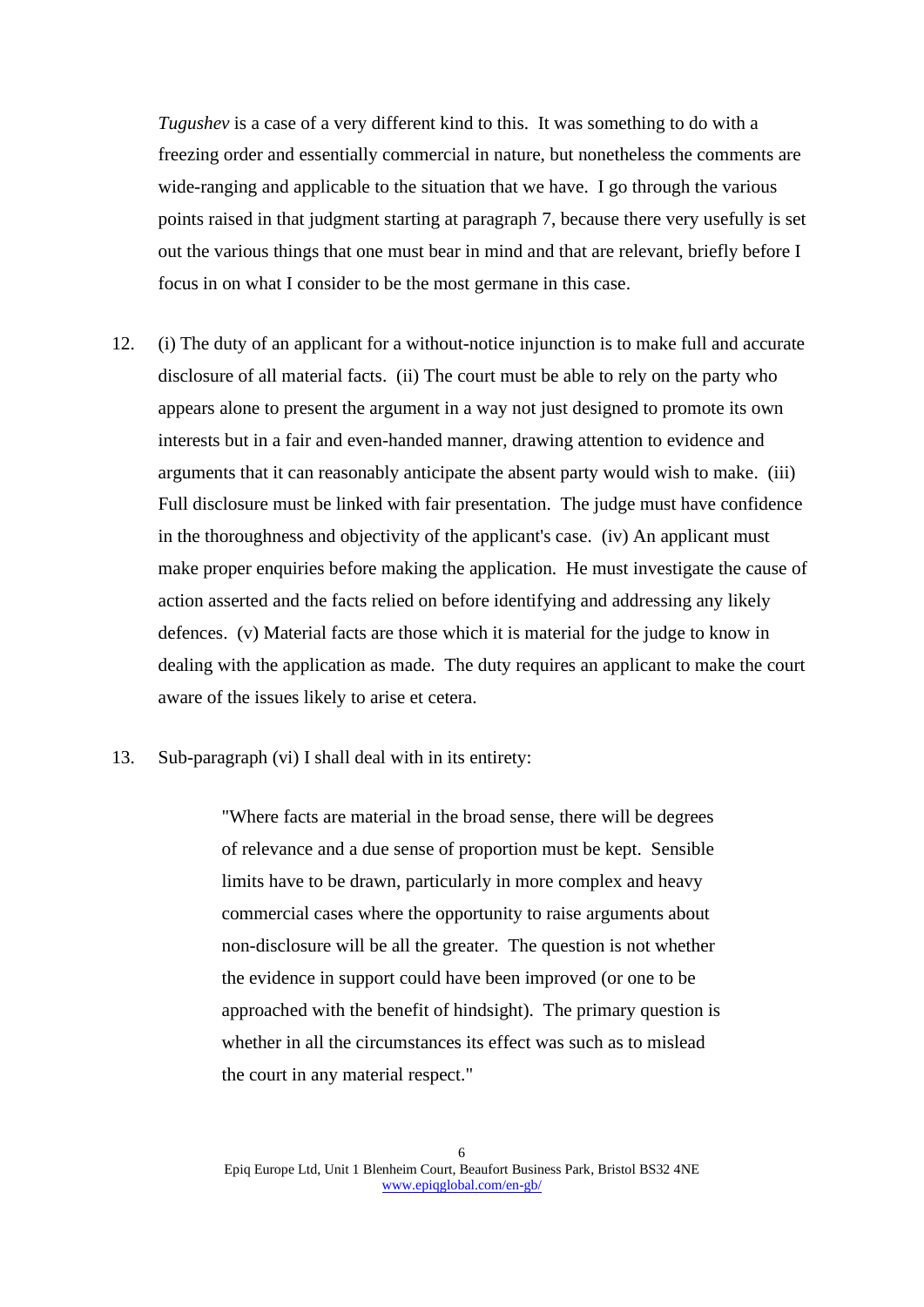- 14. It goes on, for the sake of completeness, (vii) the defendant should identify the alleged failures rather than adopt a scattergun approach, (viii) it is inappropriate to seek to set aside a freezing order for non-disclosure that is particular to that case; (ix) if material non-disclosure is established the court will be astute to ensure that a claimant who obtains injunctive relief is deprived of any advantage (not so relevant in this case, but I shall go back into that a bit later on),  $(x)$  immediate discharge is likely to be the court's starting point; (xi) the court will still discharge the order even if the order would have bene made had the relevant matters been brought to its attention (so, it is saying there that the action taken by the court is in the nature of the sanction), (xii) the court nevertheless obviously has a discretion whether to continue the injunction, and (xiii) deals with the freezing order that was particular to that case.
- 15. Going back and focusing in on the paragraph that I quoted in full, (vi), the "broad sense" and "degrees of relevance", it seems to me in general and in my experience over the years of dealing with these cases, the fact that the first defendant had been suffering with mental-health issues up until at least very recently had a relationship to problems that he was having with his neighbours is pretty relevant if in the knowledge of the claimant. That becomes, to me, more significant, because, of course, what we are also not told on that first application is that he was making counter-allegations against those who accused him, he was having problems with those and the police were involved in the allegations that he was making. That clearly ties it back to what was said in the medical report. I do not think this is a case of overwhelming the court with detail; I think these are matters that in any sense in a case like this are highly relevant, facts that the court should be alerted to on a without-notice application.
- 16. Just thinking further about that point, how much information does a claimant have to give? Do they have to anticipate everything? We can see an answer to that to some extent in the witness statement presented to the court on 5 January, because the housing officer's statement does in fact go into some considerable detail on the question of the complaints about the dog mess. As I say, that got somewhat turned on its head and turned into a complaint about the first defendant complaining about the other resident and his dog. So, clearly in the housing officer's mind that was not something that was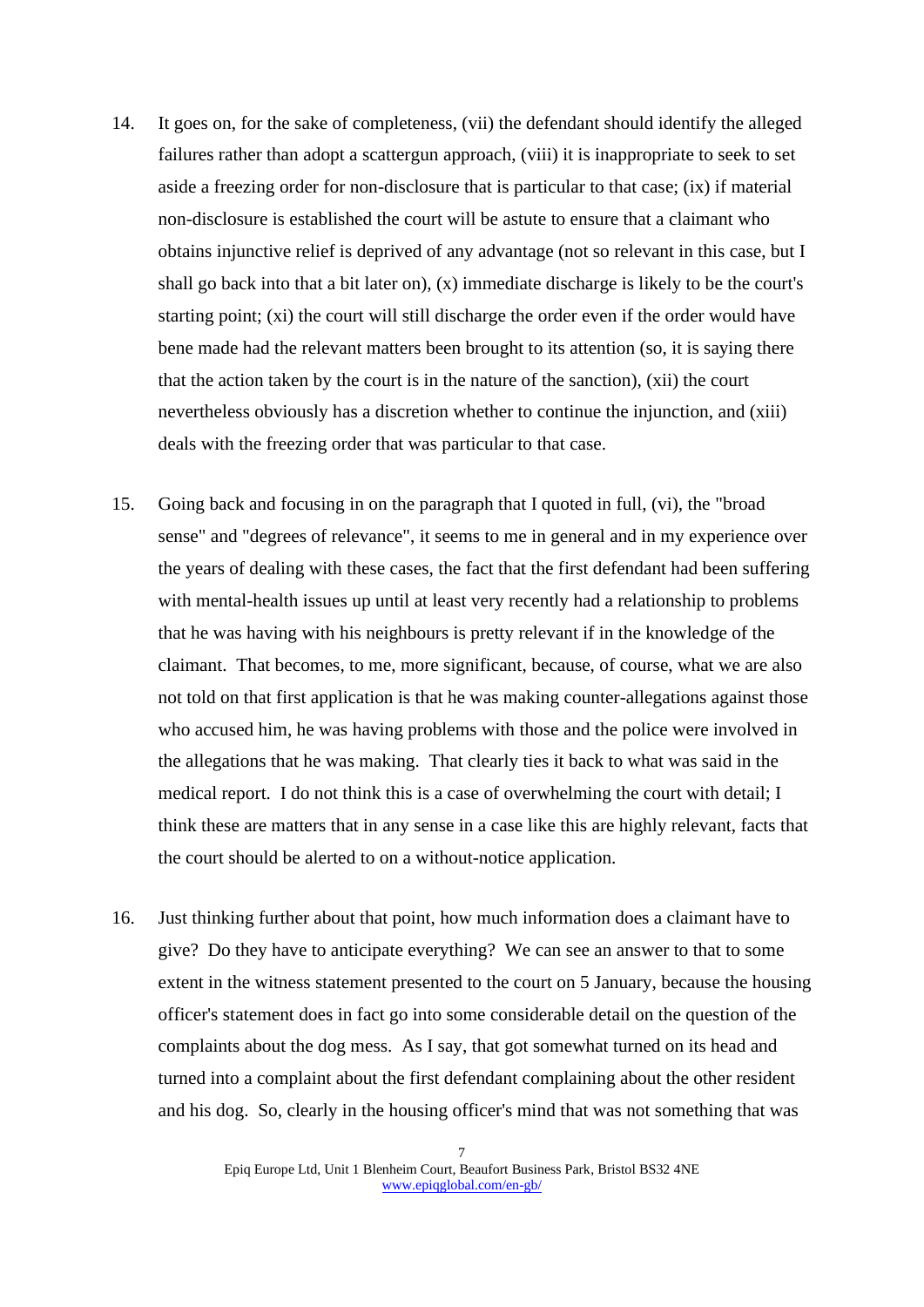outside the scope of broad relevance. Surely if that was relevant those other two issues must within that scale have come within the reasonable degree of relevance.

- 17. Further, I think there is something in the points that have been added. Whilst it is obvious on the face of the papers presented to the judge that the first defendant had been resident for over 20 years (and that is obvious because it gives the start date of the tenancy), that I do not see anywhere brought into the general consideration in balancing this out. For my part, dealing with any kind of housing case, I would always take a look at when the tenancy began, how long that tenant has been maintaining their tenancy. I then look at, if it is a rent arrears case, how long there have been rent arrears; if it is a nuisance case, when the nuisance started. All of these things are little pointers and relevant.
- 18. Not only that (and I am going to quote from paragraph 27 of the housing officer's witness statement in support of that application, because it gives a flavour of where this witness statement was coming from):

"The claimant seeks the injunction order and attached power of arrest on a without-notice basis to the first and second defendant in order to protect the other residents on the mews. The residents feel incredibly threatened by the defendants' behaviour and fearful for their lives as a result of the death threats, racist and homophobic remarks. The defendants' antisocial behaviour is having a serious detrimental effect on the other residents' mental health, and residents are scared to leave their properties as a result of fearing the unpredictable behaviour of the first defendant."

19. How that statement sits without a mention of the things that were left out and that I have highlighted is difficult to see. This is the presenting of or has the appearance of the presenting of a highly partisan point of view, not the balanced approach that is required in a case like this, obviously within reasonable bounds; referring quite properly to some very disturbing allegations as against the first defendant, which, I may add, at the end of the day if I found to have been proven I would take a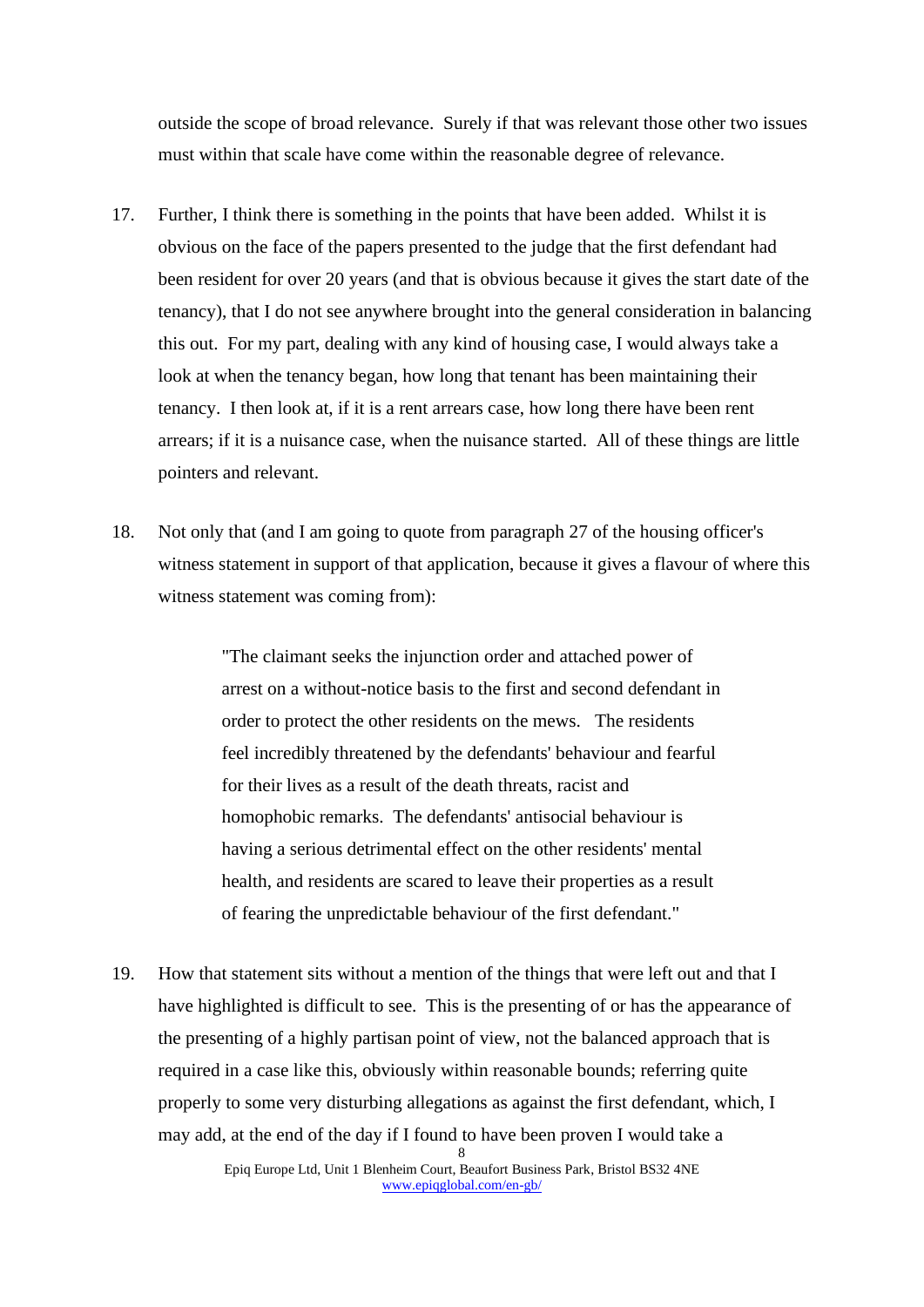particularly dim view of in relation to injunction proceedings but also if there were ever to be any possession proceedings, but to refer to the effect on other residents' mental health whilst making those omissions seems to me to be entirely wrong.

- 20. So, the next question I have asked myself is this: was the non-disclosure innocent? That question is a little off the mark in a case like this. We have cases, usually in the High Court, where there is some sort of commercial dispute, and a lot of this litigation is part of the greater battle for advantage between the parties. It was not in that sense an attempt to gain some sort of advantage. I bear in mind that what I am dealing with here is a no doubt very hard-pressed housing association trying to do a difficult job in difficult circumstances in the best way it can, but it was not innocent, it could not be classed as innocent, in that broad consideration. It was poor practice. One of the many things that housing associations have to grapple with and deal with, I have no doubt with monotonous regularity, is disputes between their residents, and they should be alert to the issue of disability, the issue of cross-allegations, trying to find where the truth lies in all of this and acting appropriately, all of that a pretty impossible task, but when engaged in that exercise there is clearly a duty upon them to bring this to the attention of a third party whom they are asking to adjudicate on the matter.
- 21. Would the order still have been made had that disclosure been given? I cannot put myself in the mind of DJ Naidoo, and I cannot un-forget everything that I now know, some of which is with the benefit of hindsight. What can I do? I can only try to imagine my own reaction to what I would have done had I known those other matters that were not disclosed. For my part it would have given me cause to pause, reflect and think carefully. The point has been made by Mr Evans, for the claimant, that the enquiry that was directed for today was not directed at the question of specifically without notice, but I must say that one of my reactions to this had I have known what the claimant knew at the time may well have been to refuse to make an order without notice. It seems to me in the circumstances, difficult circumstances, that this is not one of those cases where there was a very pressing need for urgency. This had been rumbling on for some time, clearly to-ing and fro-ing, and this is an application that could have been made on notice.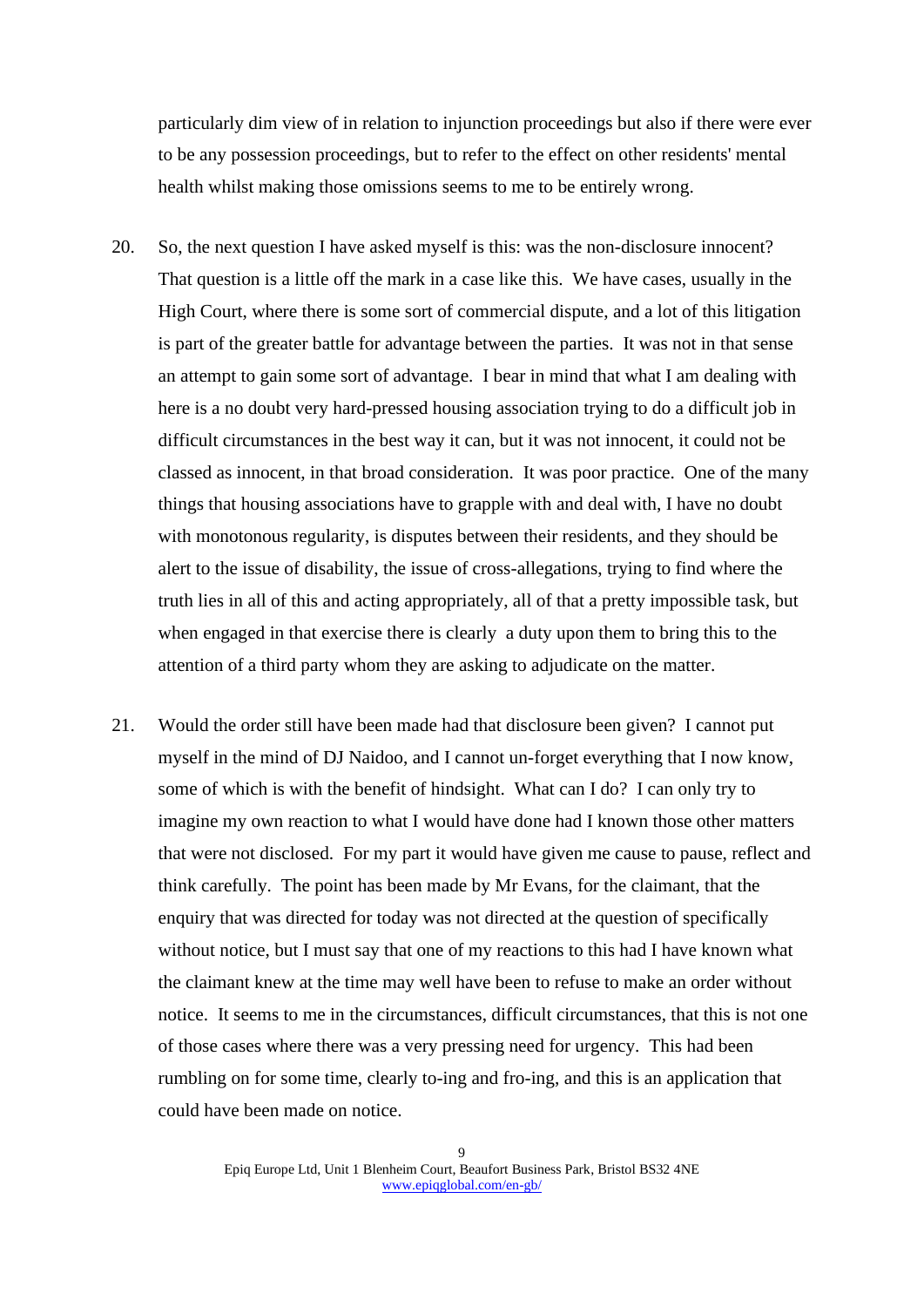- 22. So, I have concluded that there was material non-disclosure of important facts, facts that should have been disclosed. The facts that were not disclosed clearly, it seems to me, fell within the claimant's duty to disclose and may well have affected the order that was made. Even if not, I have to now grapple with the question of what to do with that order, whether or not in the circumstances I should continue the order, and in grappling with that these are the matters that I have taken into consideration. I now know, and I can now rely on whatever knowledge that I have on this case in deciding how this matter continues, that this is a case where there are very much two sides of a story to hear. I suspect that there are ongoing criminal proceedings in respect of various parties. I have reason to believe, although I do not base my decision on this, that the parties may all be on bail of some kind. There are, I am aware, allegations of breach of the injunction, but those either are not specifically particularised or have certainly not been brought to be as a significant development, bearing in mind that it would appear that things have been rumbling on either both ways or one way for some time.
- 23. There are serious allegations against the first defendant, and I am going to repeat what I said: if there is truth to these allegations then I would hope whoever deals with this would take the same view as I do, which is a particularly poor view of such conduct. But one effect of this injunction may well be to increase the first defendant's sense of injustice in this matter, which I think it some extent is procedurally well founded, and I make clear I am not in a more general sense making any conclusion or assumption that in general terms, in terms of the truth of the allegations, that the first defendant has been dealt with unjustly. I am also concerned now that I know about the various cross-allegations that there might be a sense of betterment and encouragement on the part of the other protagonists if I continue with an injunction against one party where there are cross-allegations of this kind. There is potentially a problem to be caused to the claimant in discharging the injunction but, as is made clear in the case that I have referred to, not one of my main considerations, and so, on balance and with some hesitation, I have decided to discharge that injunction and to now give directions to take this matter to a full, and hopefully final, hearing.